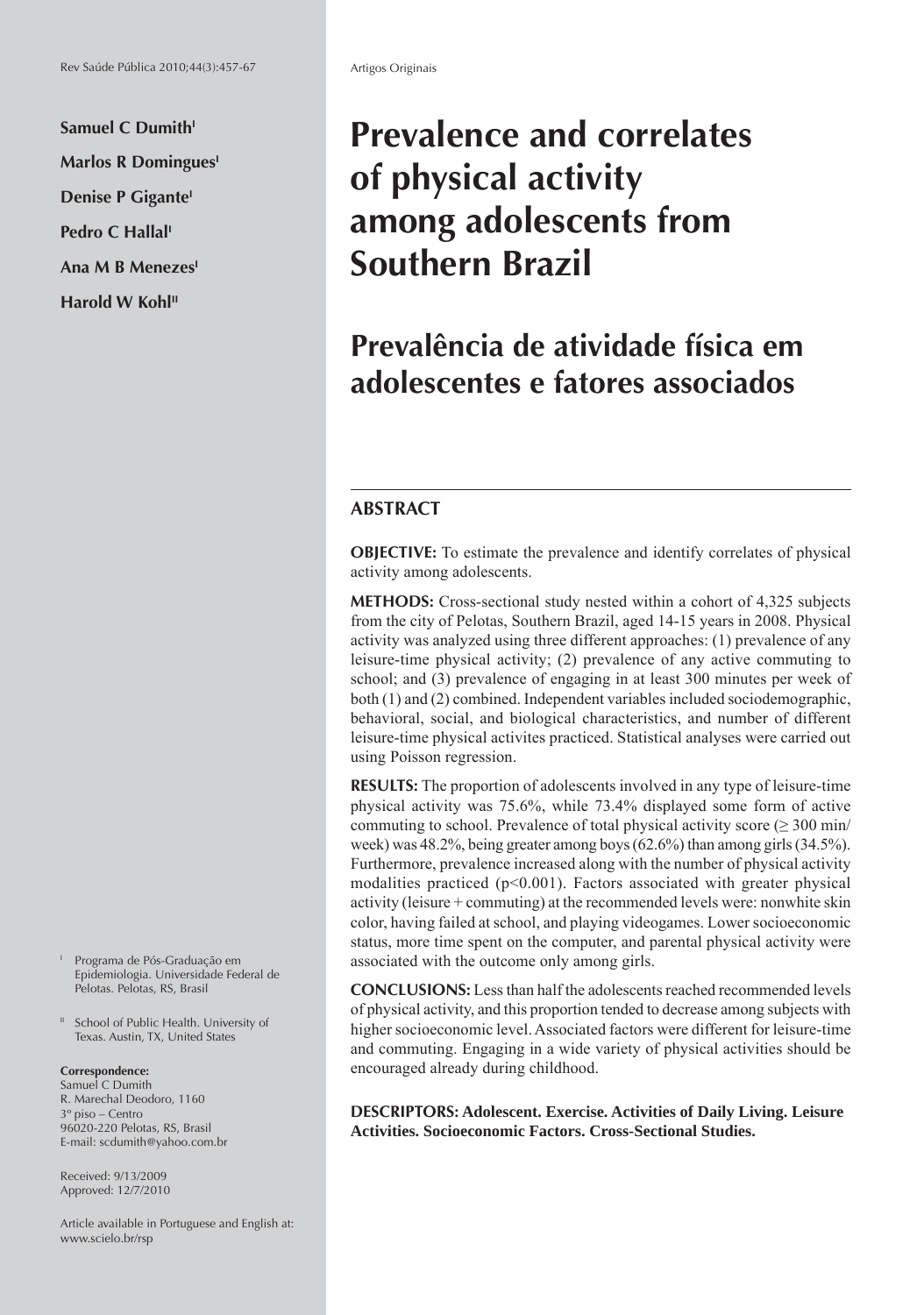#### **RESUMO**

**OBJETIVO:** Estimar a prevalência de atividade física entre adolescentes e identificar fatores associados.

**MÉTODOS:** Estudo transversal aninhado em uma coorte com 4.325 indivíduos de 14-15 anos em Pelotas, RS, em 2008. A atividade física foi analisada por meio de três diferentes abordagens: 1) prevalência de alguma atividade física de lazer; 2) prevalência de algum deslocamento ativo para a escola; 3) prevalência de engajamento em pelo menos 300 minutos por semana da combinação de ambos (1 e 2). Variáveis independentes incluíram características demográficas, socioeconômicas, comportamentais, sociais e biológicas e número de atividades físicas praticadas no tempo de lazer. As análises estatísticas foram feitas pela regressão de Poisson.

**RESULTADOS:** A proporção de adolescentes envolvidos em alguma atividade física de lazer foi 75,6%, enquanto 73,4% apresentou alguma forma de deslocamento ativo para a escola. A prevalência de atividade física total (escore  $\geq$  300 min/sem) foi 48,2%, sendo maior para os meninos (62,6%) do que para as meninas (34,5%). Além disso, a prevalência aumentou de acordo com o número de atividades físicas praticadas (p < 0,001). Os fatores associados à maior prática de atividade física (lazer + deslocamento) nos níveis recomendados foram: cor de pele não-branca, ter repetido de ano na escola e jogar videogame. As variáveis menor nível socioeconômico, maior tempo de uso de computador e atividade física dos pais estiveram associadas ao desfecho apenas entre as meninas.

**CONCLUSÕES:** Menos da metade dos adolescentes atingiu as recomendações para a prática de atividade física, e essa proporção tende a diminuir entre os sujeitos de maior nível socioeconômico. Os fatores associados diferiram entre lazer e deslocamento. Engajamento em uma ampla variedade de atividades físicas deve ser encorajado desde a infância.

**DESCRITORES: Adolescente. Exercício. Atividades Cotidianas. Atividades de Lazer. Fatores Socioeconômicos. Estudos Transversais.**

#### **INTRODUCTION**

The 2002 World Health Report ranked physical inactivity among the ten major causes of mortality and disability in the developed world.<sup>24</sup> The World Health Organization (WHO) estimates that nearly 2 million deaths worldwide can be attributed to physical inactivity.<sup>a</sup> Benefits of physical activity on health are widely recognized in the recent literature, which also suggests that promotion of physical activity should begin already in early life.<sup>12</sup> Among children and adolescents, there is strong evidence that regular physical activity improves body composition, cardiorespiratory and muscular fitness, bone health, and levels of metabolic health biomarkers<sup>21</sup>

The Physical Activity Guidelines for Americans states that children and adolescents should perform at least 60 minutes per day of moderate-to-vigorous physical

activity to obtain health benefits.<sup>21</sup> A recent survey of  $9<sup>th</sup>$  to  $12<sup>th</sup>$  graders carried out by the US Youth Risk Behavioral Surveillance System showed that only 35% of subjects reached the recommended levels of physical activity, this proportion being higher among boys (44%) than among girls  $(26%)$ .<sup>8</sup> In spite of the large number of sources of data on physical activity prevalence of children and adolescents worldwide, correlates of physical activity have not been fully established. A review including studies published between 1999 and 2005 showed that only a few (male sex, motivation and social support), of the many variables studied showed consistent association with physical activity.22 However, correlates may change with time (e.g. maturation and/ or period effects)16 and may also differ according to the level of development of the study settings.

a World Health Organization. Global strategy on diet, physical activity and health. Fifty-Seventh World Health Assembly. Geneva; 2004. (WHA 57.17).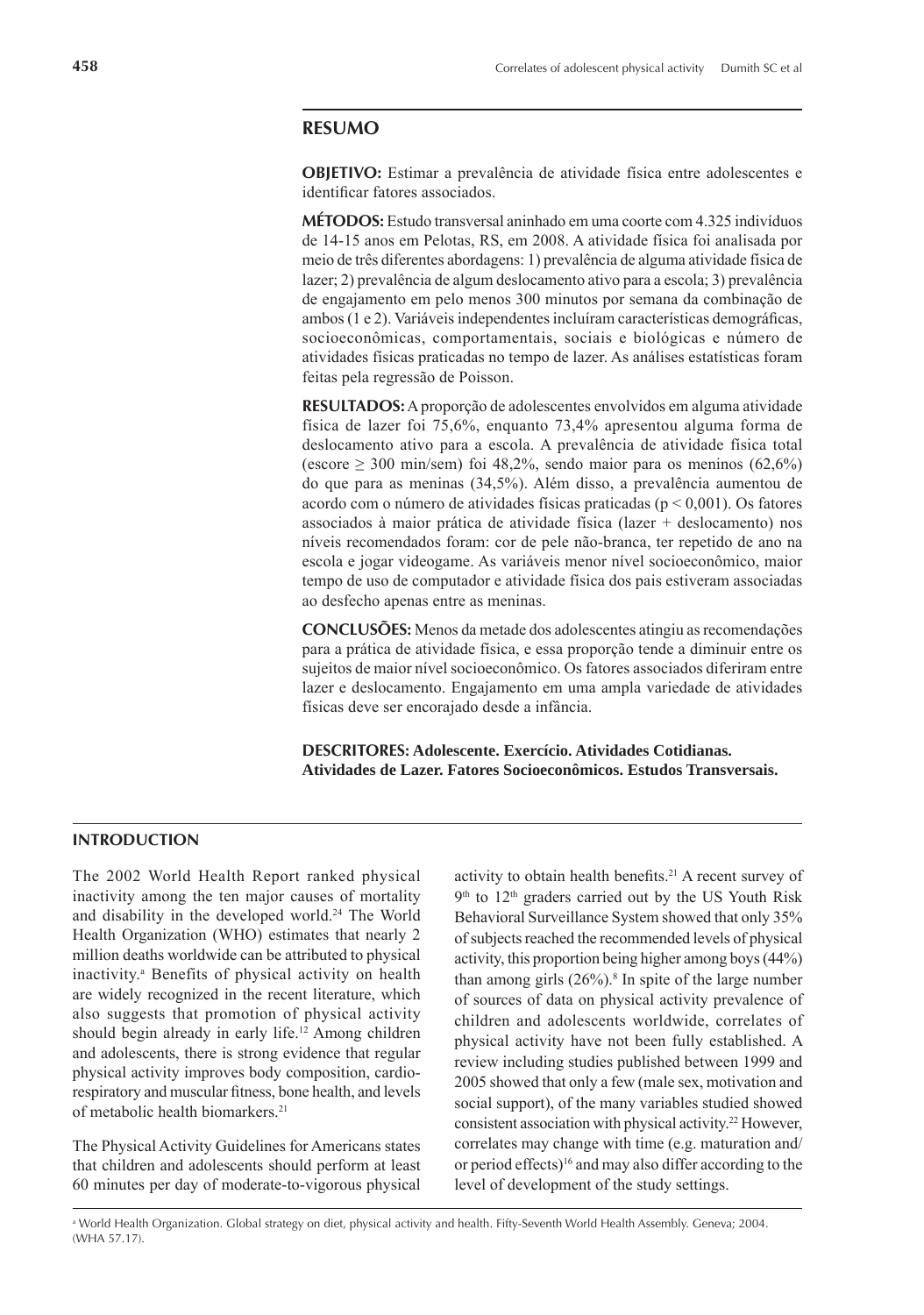Physical activity is multidimensional, and can be influenced by physiological, developmental, environmental, psychological, social, and demographic factors.

Thus, the objective of the present study was to estimate the prevalence of physical activity and identify its correlates among adolescents from Southern Brazil.

#### **METHODS**

The subjects included in the present study were members of a birth cohort carried out in the municipality of Pelotas, Southern Brazil, a city of approximately 340,000 inhabitants. Briefly, this cohort included all newborns delivered in 1993 in Pelotas hospitals (over 99% of all births). Several visits were subsequently conducted on subsets of the 5,249 children enrolled in the cohort.23 During the last visit, in 2008, when subjects were aged 14-15 years old, an attempt was made to trace all cohort members. A total of 4,384 subjects were traced. Of these, 55 refused to be interviewed and four were unable to participate in the study. By adding the 147 subjects known to be deceased to the total number of subjects interviewed (N=4,325), the follow-up rate of the present study was 85.2%.

Fieldwork lasted for eight months, from January to August 2008. Data were collected by trained interviewers during face-to-face home interviews. All instruments were previously tested and standardized. One questionnaire was administered to mothers (or guardians) and another to the adolescent. Interviews typically lasted for about one hour and were carried out only after consent was obtained from both mother and adolescent. For data quality control purposes, 30% of participants were re-interviewed (10% in person and 20% by phone), using a short questionnaire. Additionally, all questionnaires were checked by study supervisors upon completion.

The outcome of interest was adolescent physical activity. This variable was measured using a questionnaire that included the two main domains of physical activity at this age: leisure-time activities and commuting to school. A very similar version of this instrument (with nine of the 13 physical activities investigated in the present study) was shown to be both reliable (rho=0.62) and valid (kappa=0.58) when compared to pedometer measurements.<sup>3</sup>

To measure leisure-time physical activity, each adolescent was asked whether he or she had engaged in any physical activity (from a list with 13 types read by the interviewer) in the week preceding the interview. The instrument included the following activities: outdoor soccer, indoor soccer, athletics, basketball, dance, gymnastics, martial arts, swimming, volleyball, tennis, walking, weight lifting, and fitness training. Other activities (not listed) could also be reported by the adolescent and were further coded (the most commonly cited activities were cycling and running). Physical education classes and labor activities were not considered. In case the adolescent had engaged in some type of leisure-time physical activity, information on frequency (days per week) and duration (hours and/or minutes per day) of this activity were collected. A score of leisure-time physical activity was then calculated by multiplying frequency (d/wk) by duration (min/d).

The adolescent was considered as actively commuting to school when reporting going to and/or returning from school on foot or by bicycle. A commuting-to-school physical activity score was calculated by multiplying time (in minutes) spent walking/cycling to and/or from school by five (number of schooldays in a week). A total score (min/wk) of physical activity was then generated by adding leisure-time and commuting scores. This score was dichotomized using a cut-off point of 300 min/wk, as recommended by the Physical Activity Guidelines for Children and Adolescents.<sup>21</sup>

Independent variables investigated included selfreferred skin color (white, black, or mixed); socioeconomic level, measured in quintiles of an assets index obtained by principal component analysis,<sup>2</sup> which considered 19 household assets and other features of economic level; schooling of head of household (0-4, 5-8, 9-11, 12 or more years); schooling of the adolescent (up to  $5<sup>th</sup>$  grade, 6-7<sup>th</sup>, 8-9<sup>th</sup> grade); weekly time spent watching television (in tertiles); weekly time on the computer (in tertiles); use of videogame (yes or no); body mass index (BMI), objectively measured and categorized into normal, overweight, or obese according to the WHO growth reference for school-aged children and adolescents;<sup>7</sup> and self-reported duration of parental (maternal or paternal) leisure-time physical activity, classified as active or inactive according to a cut-off of 150 min/wk.21 The number of different physical activities performed was also investigated, but was not considered in the multivariable model due to being one of the components of the outcome.

Data were entered twice by different persons using Epi-Info 6.04 software. The "validate" tool was used to identify any discrepancies between entries. Data were then transferred to Stata, version 9.2, statistical package, in which we carried out range and consistency checks as well as all analyses. First, unadjusted and adjusted prevalence of any physical activity during leisure time or while commuting to school were analyzed according to independent variables. Then correlates of physical activity were analyzed for adolescents considered as active (at least 300 min activity/wk), in the two domains of physical activity (leisure time and commuting). Both unadjusted and adjusted prevalence ratios (PR) were obtained using Poisson regression with robust variance.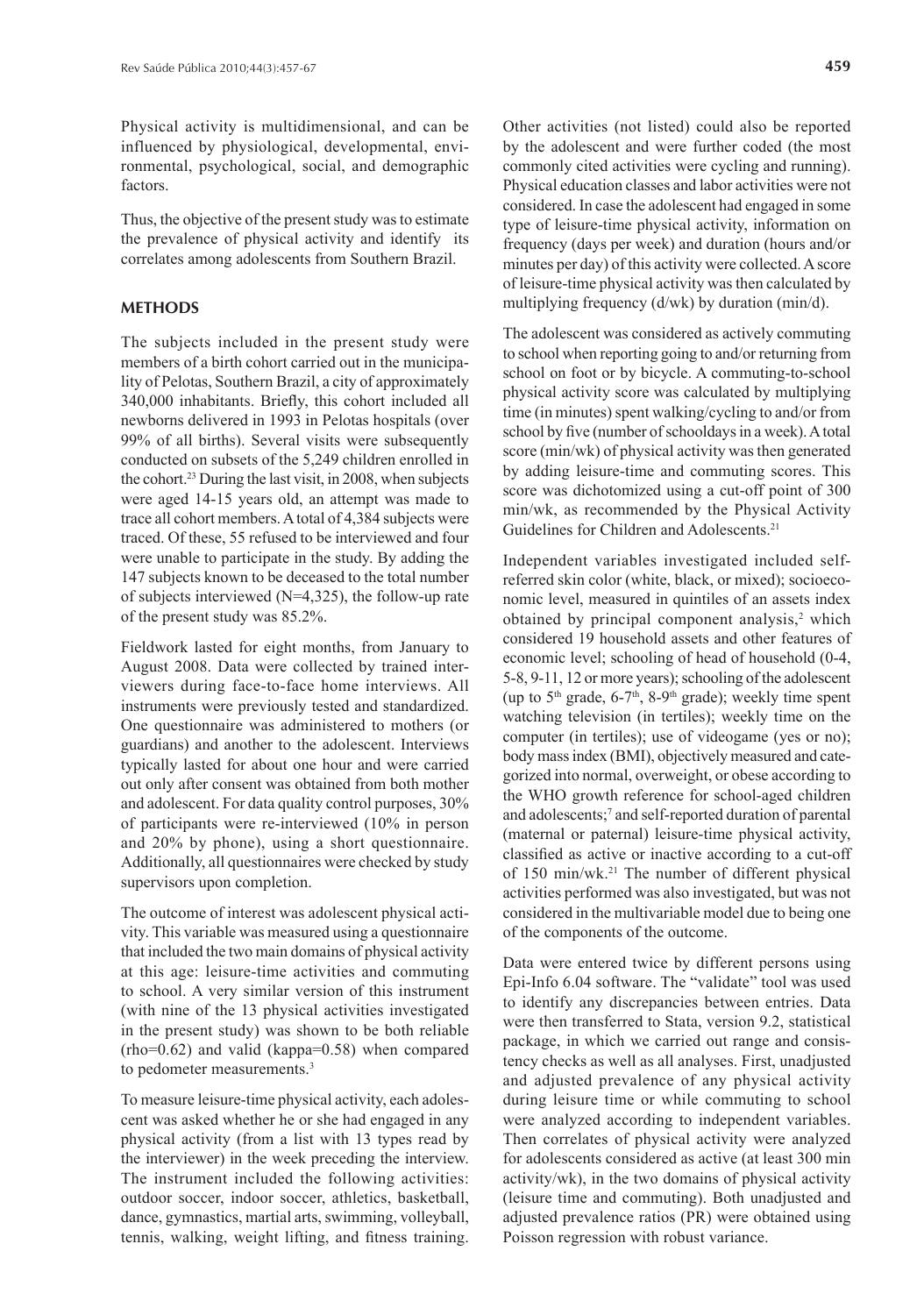Multivariable analysis followed a conceptual hierarchical model that determined the order of entry of variables into the model to control for potential confounding factors. The first level included demographic and socioeconomic variables (skin color, assets index and schooling of head of household); the second level included the adolescent's schooling and the three variables related to sedentary behavior (watching television, using a computer and playing videogames); BMI status and parental physical activity were included in the third level. Variables were adjusted for those in the same or higher levels; those presenting a p-value  $\leq 0.20$  were kept in the final model. All analyses were stratified by sex and the significance level was set at 5% for two-tailed tests.

The study protocol was approved by the Research Ethics Committee of the *Universidade Federal de Pelotas*.

#### **RESULTS**

Of the 4,325 adolescents interviewed, 82% were 14 years old, 51% were female, 64% were white, 64% had failed at school at least once, 99% watched television, 71% used a computer, 38% played videogames, 28% were overweight and 15% had mother or father who were physically active. Only one subject failed to provide complete information on physical activity.

The proportion of adolescents engaging in any leisuretime physical activity was 75.6% (87.2% of boys and 64.5% of girls). The most common activity was outdoor soccer, reported by 62% of boys, and walking, reported by 36% of girls. As for commuting to school, 73.4% of subjects reported actively commuting (77.2% of boys and 69.8% of girls). Overall, 92.4% (95%CI: 91.6;93.2) performed some type of physical activity (96.7% of boys and 88.2% of girls). Average duration of total physical activity (comprising the two physical activity domains) was 445 min/wk (SD=508) with a median of 280 min/wk. There was a weak relationship between scores (min/wk) for leisure-time and commuting activity (Spearman's correlation  $= 0.06$ ). Prevalence of reaching the recommended level of activity of at least 300 min/wk was 48.2% (95%CI: 46.7;49.7), being higher for boys (62.6%; 95%CI: 60.5;64.6) than girls (34.5%; 95%CI: 32.5;36.5).

The Figure illustrates the prevalence of total physical activity at the recommended levels according to the number of leisure-time physical activities performed. The proportion of active individuals increased linearly (p<0.001) with number of physical activities, reaching more than 90% among adolescents engaging in three or more types of leisure-time physical activity.

Factors associated with engagement in any leisuretime physical activity are presented in Table 1.



**Figure.** Proportion of adolescents performing at least 300 min/wk of physical activity (leisure-time plus commuting to school), according to the number of physical activities. Municipality of Pelotas, Southern Brazil, 2008. (N=4,325)

Prevalence was higher in the following groups: lower and intermediate tertiles of time watching television, intermediate tertile of computer use, adolescents who played videogames, and those whose parents were active  $(p<0.001)$ . Non-obese boys were more likely to perform leisure-time physical activity in crude analysis (p=0.01). After adjustment, prevalence was higher among girls with mixed skin color than among those with white skin  $(p=0.04)$ , and the assets index showed a direct association with leisure-time physical activity (p-value for linear trend=0.04).

Variables associated with active commuting to school are shown in Table 2. Prevalence of commuting to school on foot or by bicycle was higher among subjects who were non-white, had lower socioeconomic status, had failed at school, were in the lower tertile of computer use, and whose parents were active. Normal-weight boys were more likely to actively commute to school than their peers. After adjustment for potential confounders, computer use and parental physical activity (for both sexes) and skin color (only among boys) lost their association with active commuting to school.

Tables 3 and 4 show the associations between each independent variable and prevalence of total physical activity (at least 300 min/wk) among boys and girls, respectively. After adjusted analysis, correlates of physical activity (for both sexes) were: black or mixed skin color (when compared to white skin color), having failed at school, and playing videogames. Among girls, physical activity correlates included the assets index (negative association), computer use (positive association), and parental physical activity. After adjustment, assets index, computer use and BMI status (for boys) and schooling of the head of household (for girls) lost association with the outcome. Moreover, a negative confounding effect was observed for computer use among girls; this variable was associated to the outcome only after multivariable analysis.

If only leisure-time physical activity was considered, overall prevalence of reaching the recommended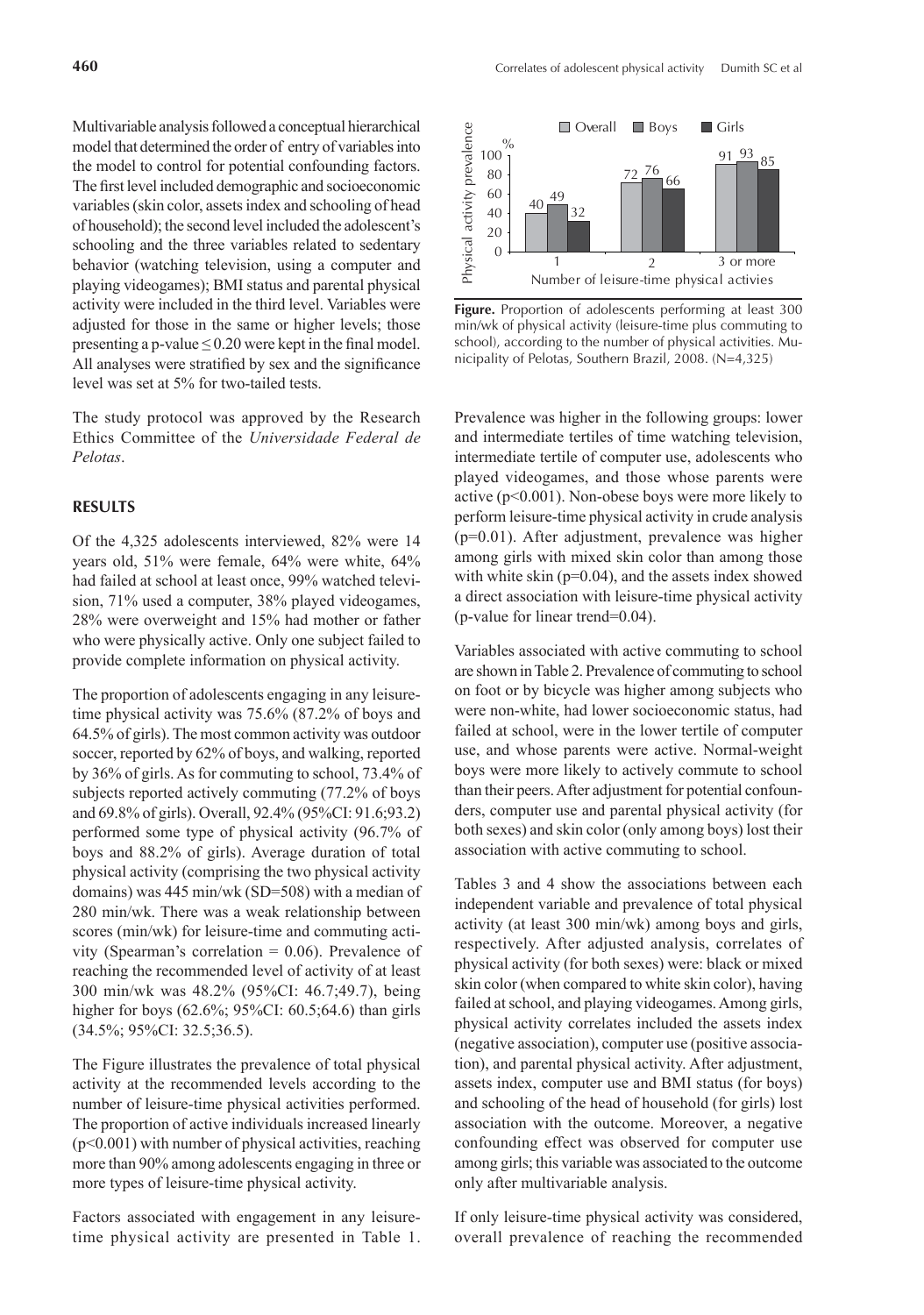| Table 1. Prevalence of engagement in any leisure-time physical activity among adolescents, stratified by sex. <sup>a</sup> Municipality of |  |  |
|--------------------------------------------------------------------------------------------------------------------------------------------|--|--|
| Pelotas, Southern Brazil, 2008.                                                                                                            |  |  |

|                                        |      |             | Unadjusted |       | Adjusted |  |
|----------------------------------------|------|-------------|------------|-------|----------|--|
| Variable                               | n    | <b>Boys</b> | Girls      | Boys  | Girls    |  |
| Skin Color                             |      | 0.371       | 0.084      | 0.329 | 0.044    |  |
| White                                  | 2769 | 86.6        | 63.2       | 86.7  | 62.8     |  |
| Mixed                                  | 784  | 88.5        | 69.1       | 88.4  | 69.6     |  |
| <b>Black</b>                           | 611  | 89.1        | 64.2       | 89.5  | 65.1     |  |
| Assets index (quintiles)               |      | 0.940       | 0.394      | 0.962 | 0.221    |  |
| 1st (poorest)                          | 866  | 87.0        | 60.7       | 87.3  | 60.0     |  |
| 2nd                                    | 856  | 87.7        | 65.1       | 87.8  | 64.7     |  |
| 3rd                                    | 860  | 86.7        | 65.8       | 86.8  | 65.7     |  |
| 4th                                    | 865  | 88.1        | 65.0       | 88.1  | 65.5     |  |
| 5th (wealthiest)                       | 857  | 86.3        | 66.6       | 86.5  | 67.5     |  |
| Schooling of family's head (years)     |      | 0.058       | 0.538      | 0.058 | 0.484    |  |
| $0$ to $4$                             | 1124 | 84.6        | 65.2       | 84.6  | 66.2     |  |
| 5 to 8                                 | 1820 | 89.3        | 64.9       | 89.3  | 65.1     |  |
| 9 to 11                                | 941  | 86.1        | 62.3       | 86.1  | 61.8     |  |
| $\geq 12$                              | 419  | 87.9        | 67.7       | 87.9  | 66.3     |  |
| Schooling of the adolescent (grade)    |      | 0.098       | 0.317      | 0.121 | 0.409    |  |
| Up to $5th$                            | 1345 | 85.5        | 63.0       | 86.3  | 64.2     |  |
| $6th$ to $7th$                         | 1410 | 89.3        | 63.4       | 89.8  | 63.3     |  |
| 8 <sup>th</sup> to 9 <sup>th</sup>     | 1569 | 87.1        | 66.3       | 87.5  | 66.5     |  |
| Television viewing (tertiles)          |      | 0.043       | 0.073      | 0.027 | 0.050    |  |
| 1st (less time)                        | 1537 | 87.1        | 65.6       | 88.1  | 66.3     |  |
| 2 <sub>nd</sub>                        | 1351 | 89.6        | 66.8       | 89.9  | 66.9     |  |
| 3rd                                    | 1437 | 85.1        | 61.4       | 85.1  | 61.3     |  |
| Computer use (tertiles)                |      | 0.003       | < 0.001    | 0.010 | 0.001    |  |
| 1st (less time)                        | 1506 | 84.8        | 59.4       | 85.7  | 59.7     |  |
| 2 <sub>nd</sub>                        | 1381 | 90.9        | 69.1       | 90.9  | 69.0     |  |
| 3rd                                    | 1438 | 86.5        | 65.2       | 86.9  | 65.6     |  |
| Videogame playing                      |      | < 0.001     | < 0.001    | 0.001 | < 0.001  |  |
| No                                     | 2668 | 84.0        | 62.6       | 84.7  | 62.8     |  |
| Yes                                    | 1656 | 89.5        | 72.7       | 89.7  | 72.9     |  |
| BMI status <sup>b</sup>                |      | 0.036       | 0.368      | 0.039 | 0.464    |  |
| Eutrophic                              | 2969 | 87.9        | 65.8       | 88.7  | 66.0     |  |
| Overweight                             | 776  | 88.7        | 62.8       | 88.9  | 63.8     |  |
| Obese                                  | 355  | 81.9        | 61.6       | 82.2  | 61.7     |  |
| Parents leisure-time physical activity |      | 0.015       | < 0.001    | 0.027 | < 0.001  |  |
| $< 150$ min/wk                         | 3663 | 86.5        | 62.9       | 87.4  | 63.3     |  |
| $\geq$ 150 min/wk                      | 651  | 91.4        | 73.6       | 91.8  | 73.8     |  |
| Total                                  | 4325 | 87.2        | 64.5       | 88.1  | 65.0     |  |

**<sup>a</sup>** Italic numbers correspond to p-values comparing the variables categories within each sex.

**<sup>b</sup>**Variable with 5% of missing data (remaining variables presented less than 1%).

BMI – Body Mass Index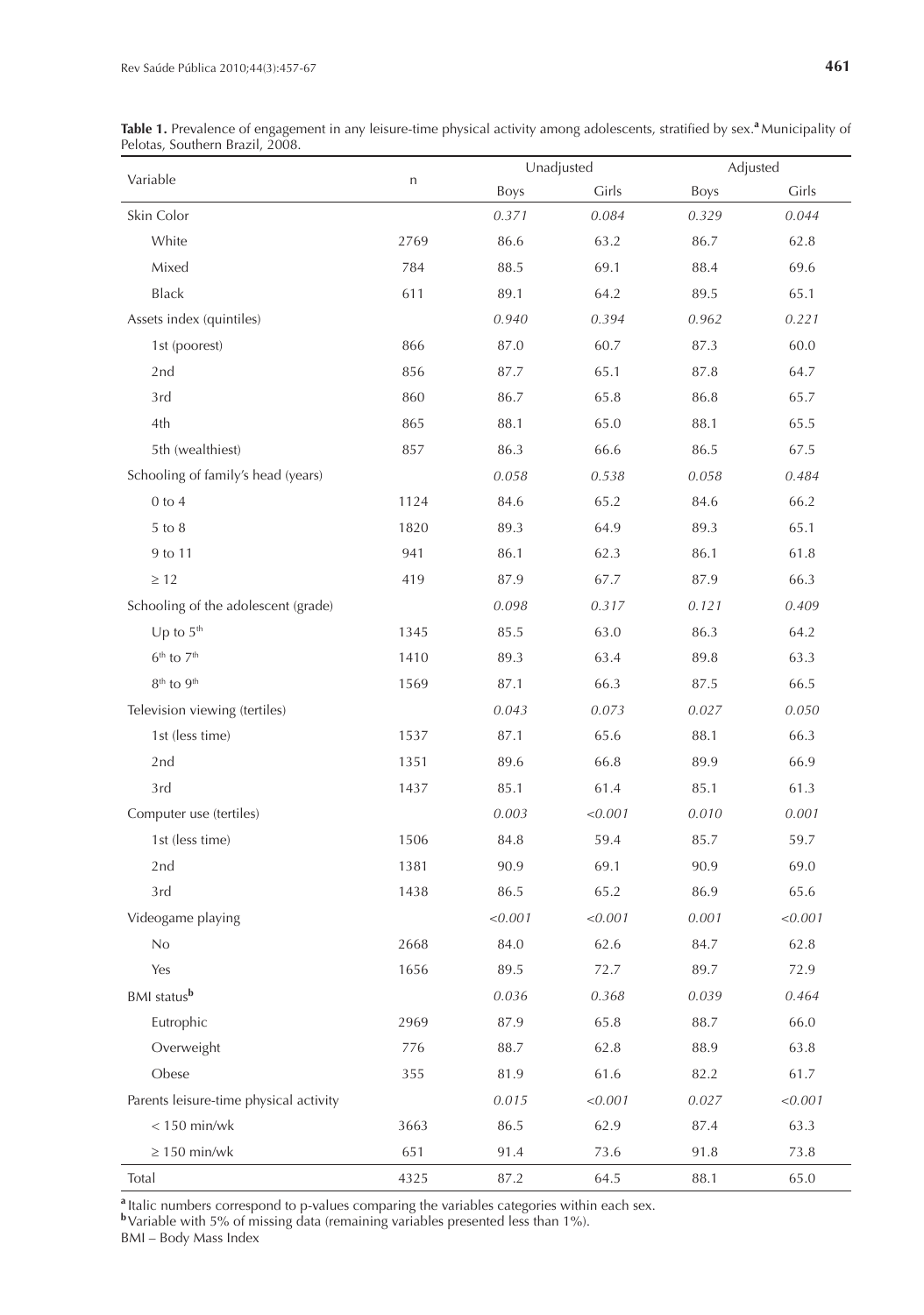|                                        |              | Unadjusted |         |             | Adjusted |  |
|----------------------------------------|--------------|------------|---------|-------------|----------|--|
| Variable                               | $\mathsf{n}$ | Boys       | Girls   | <b>Boys</b> | Girls    |  |
| Skin color                             |              | < 0.001    | < 0.001 | 0.112       | < 0.001  |  |
| White                                  | 2769         | 73.4       | 63.6    | 77.7        | 68.1     |  |
| Mixed                                  | 784          | 82.7       | 80.4    | 81.0        | 77.8     |  |
| <b>Black</b>                           | 611          | 85.9       | 81.4    | 83.0        | 78.5     |  |
| Assets index (quintiles)               |              | < 0.001    | < 0.001 | < 0.001     | < 0.001  |  |
| $1st$ (poorest)                        | 866          | 89.4       | 86.4    | 87.7        | 83.2     |  |
| 2nd                                    | 856          | 87.4       | 79.9    | 86.0        | 77.5     |  |
| 3rd                                    | 860          | 84.6       | 72.6    | 84.0        | 71.9     |  |
| 4th                                    | 865          | 73.8       | 65.8    | 75.0        | 69.3     |  |
| 5th (wealthiest)                       | 857          | 52.3       | 42.5    | 58.8        | 52.3     |  |
| Schooling of family's head (years)     |              | < 0.001    | < 0.001 | < 0.001     | < 0.001  |  |
| $0$ to $4$                             | 1124         | 85.7       | 81.4    | 82.4        | 77.6     |  |
| 5 to 8                                 | 1820         | 81.8       | 76.8    | 81.3        | 75.9     |  |
| 9 to 11                                | 941          | 70.2       | 56.4    | 76.6        | 62.1     |  |
| $\geq 12$                              | 419          | 47.4       | 41.9    | 64.3        | 57.9     |  |
| Schooling of the adolescent (grade)    |              | < 0.001    | < 0.001 | < 0.001     | < 0.001  |  |
| Up to $5th$                            | 1345         | 88.0       | 87.2    | 84.1        | 81.8     |  |
| $6th$ to $7th$                         | 1410         | 80.7       | 76.5    | 81.7        | 75.9     |  |
| 8 <sup>th</sup> to 9 <sup>th</sup>     | 1569         | 59.3       | 54.9    | 70.0        | 63.4     |  |
| Television viewing (tertiles)          |              | 0.887      | 0.177   | 0.930       | 0.878    |  |
| 1st (less time)                        | 1537         | 77.7       | 67.5    | 79.4        | 73.0     |  |
| 2nd                                    | 1351         | 76.6       | 70.0    | 80.1        | 72.7     |  |
| 3rd                                    | 1437         | 77.1       | 71.9    | 79.4        | 71.8     |  |
| Computer use (tertiles)                |              | < 0.001    | < 0.001 | 0.338       | 0.052    |  |
| 1st (less time)                        | 1506         | 86.8       | 79.7    | 81.3        | 72.1     |  |
| 2nd                                    | 1381         | 79.0       | 73.9    | 79.9        | 75.6     |  |
| 3rd                                    | 1438         | 65.7       | 54.8    | 77.6        | 69.5     |  |
| Videogame playing                      |              | 0.791      | 0.334   | 0.817       | 0.102    |  |
| No                                     | 2668         | 77.5       | 69.4    | 79.9        | 71.7     |  |
| Yes                                    | 1656         | 77.0       | 71.8    | 79.4        | 75.7     |  |
| BMI statusb                            |              | < 0.001    | 0.331   | 0.028       | 0.763    |  |
| Eutrophic                              | 2969         | 80.3       | 69.7    | 81.3        | 72.8     |  |
| Overweight                             | 776          | 71.7       | 70.5    | 77.7        | 72.8     |  |
| Obese                                  | 355          | 68.1       | 75.5    | 73.7        | 75.7     |  |
| Parents leisure-time physical activity |              | 0.011      | 0.017   | 0.371       | 0.808    |  |
| $< 150$ min/wk                         | 3663         | 78.2       | 70.9    | 79.7        | 72.9     |  |
| $\geq$ 150 min/wk                      | 651          | 71.7       | 64.4    | 82.0        | 73.6     |  |
| Total                                  | 4325         | 77.2       | 69.8    | 80.0        | 72.5     |  |

Table 2. Prevalence of active commuting to school (walking or bicycle) among adolescents, stratified by sex.<sup>a</sup> Municipality of Pelotas, Southern Brazil, 2008.

<sup>a</sup> Italic numbers correspond to p-values comparing the variables categories within each sex.

**b**Variable with 5% of missing data (remaining variables presented less than 1%).

levels (at least 300 min/wk) would be 38.2% (95%CI: 36.7;39.6). Correlates of this outcome were very similar (data not shown) to those observed for total physical activity (commuting and leisure time). A

few exceptions were the lack of association with the outcome of schooling among boys and skin color and assets index among girls. All other correlates were kept in the final model.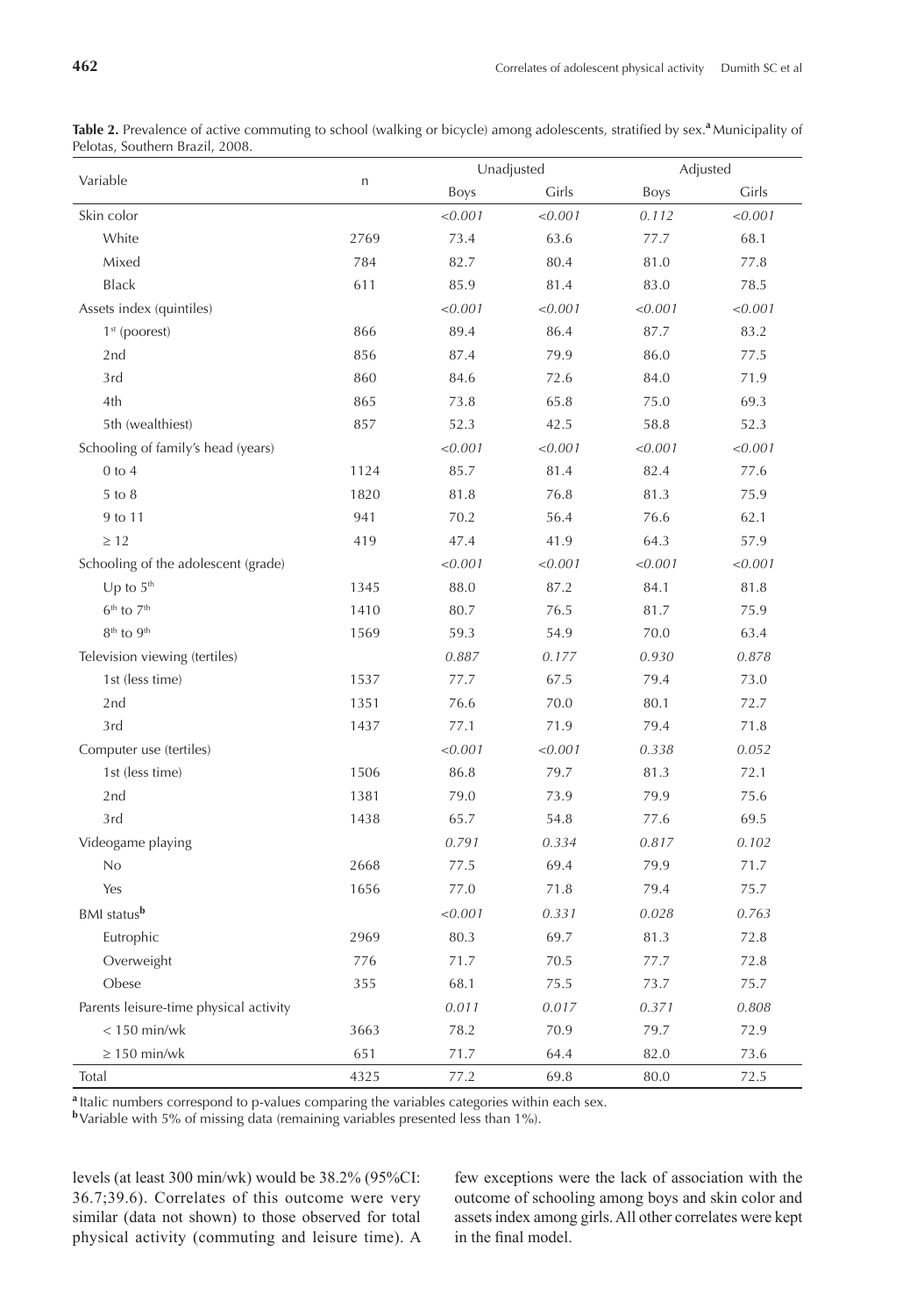In a simulated analysis involving the most active groups, adolescents who were male, black, enrolled in the 6<sup>th</sup> or  $7<sup>th</sup>$  grades and who played videogames had 85% chance of being active (66% if only leisure-time activity is considered). In the same way, if female adolescents of low or middle socioeconomic level and with physically active parents had a 52% chance of being active (33% considering only leisure-time activity).

#### **DISCUSSION**

Certain methodological aspects of this study should be considered. As this study was cross-sectional, some of the associations detected may be subject to reverse causality, particularly BMI status and variables related to sedentary behavior (television, computer and videogame use). Physical education classes were not considered in the physical activity score due to their low intensity.10 Furthermore, simulations including physical education classes in the final score have been published in a previous study, which found that this would lead to an increase in prevalence of physical activity of only 3.3 percentage points.3 Physical activity at work or while commuting to work was not considered given the small number of working adolescents were working. Moreover, the vast majority of respondents (98%) was studying or had studied in the year prior to the interview. Another limitation is related to the lack of an intensity-related physical activity variable, although the majority of physical activity modalities included in the questionnaire can be regarded as of vigorous intensity.

Prevalence of any physical activity in leisure time or commuting to school in our cohort (92.4%) was very similar to that of another study conducted in schools of Rio de Janeiro, Southeastern Brazil. This study reported 90.3% prevalence (95% among boys and 88% among girls) of physical activity among students aged 15 years old on average.<sup>5</sup> When examining only leisure-time physical activity (which had a prevalence of 76% in the current study), our results are consistent with those of another study carried out in a representative sample of adolescents (12-18 years) from Taiwan, which reported a prevalence of 78%.<sup>6</sup> However, prevalence in our cohort was higher that reported by a Brazilian study with adolescents aged ten to 19 years (52% prevalence).3 This same study found that 69% of adolescents were active commuters,<sup>3</sup> versus 73% in the present study. A nationally representative study with North-American subjects aged 9-15 years estimated that, among those living within a mile from school, prevalence of active commuters was 48%.13

The proportion of adolescents meeting the activity criterion (at least 300 min/wk) was slightly higher than that found in another Brazilian study investigating the same age group (48% versus 40%), but which included only public school students.<sup>5</sup> Compared to international data, a study conducted in 35 countries from Europe and North America found a mean prevalence of physical activity of 35.3% (ranging from 22.6% in Italy to 57.1% in the United States) among boys and 22.3% (ranging from 11.2% in France to 41.8% in the United States) among girls.25 A study carried out in the 100 largest cities in the United States, in 2005, with adolescents aged 14 to 17 years, found 48% adolescents to be active  $(57\% \text{ of boys and } 40\% \text{ of girls})$ ,<sup>4</sup> a prevalence similar to that found in the present study.

Regarding correlates of physical activity (considering the threshold of 300 min/wk), non-white boys and girls were, respectively,  $16\%$  (95%CI: 8;24) and 21% (95%CI: 7;37) more likely to be active than white adolescents, even after adjustment for socioeconomic level. When considering only leisure time, skin color was not associated with physical activity among girls, but remained associated with the outcome among boys. Other studies have evaluated the effect of this variable on physical activity levels, but results are contradictory.22 There is a tendency for Euro-Americans to be more active when compared to other races.<sup>16</sup> However, the manner in which this variable is measured and classified also varies across studies. In addition, not all of these studies were controlled for the confounding effect of socioeconomic status.11

Socioeconomic status, as measured by the assets index, showed an inverse association with physical activity among girls ( $p=0.04$ ), but not among boys ( $p=0.2$ ). This variable affected primarily commuting to school, poorer subjects being more more active in this domain, as observed in a prior study.13 A Brazilian investigation of students aged 15-18 years also detected a negative association between socioeconomic level and total physical activity (estimated by daily energy demand) among girls.<sup>9</sup> Unlike other studies,<sup>4,15,17</sup> socioeconomic status was not associated with leisure-time physical activity. Although a literature review showed a positive association between physical activity with parental schooling,<sup>22</sup> such an association was not detected in the present study. Two other studies carried out in China and Brazil also failed to detect an association between parental schooling and adolescent physical activity.3,18

Adolescents in the  $8<sup>th</sup>$  or  $9<sup>th</sup>$  grades (the expected grade for this age group), were less likely to be active in comparison to those in earlier grades. There is crosssectional evidence that physical activity levels tend to decrease throughout adolescence.<sup>16,17</sup> While adolescents in the  $8<sup>th</sup>$  or  $9<sup>th</sup>$  grades have colleagues of the same age or older – who are known to be less active – the colleagues of adolescents in earlier grades are younger – and therefore more active. Thus, social support rather than cognitive performance could be the underlying explanation for the association observed between physical activity and adolescent schooling. However, further studies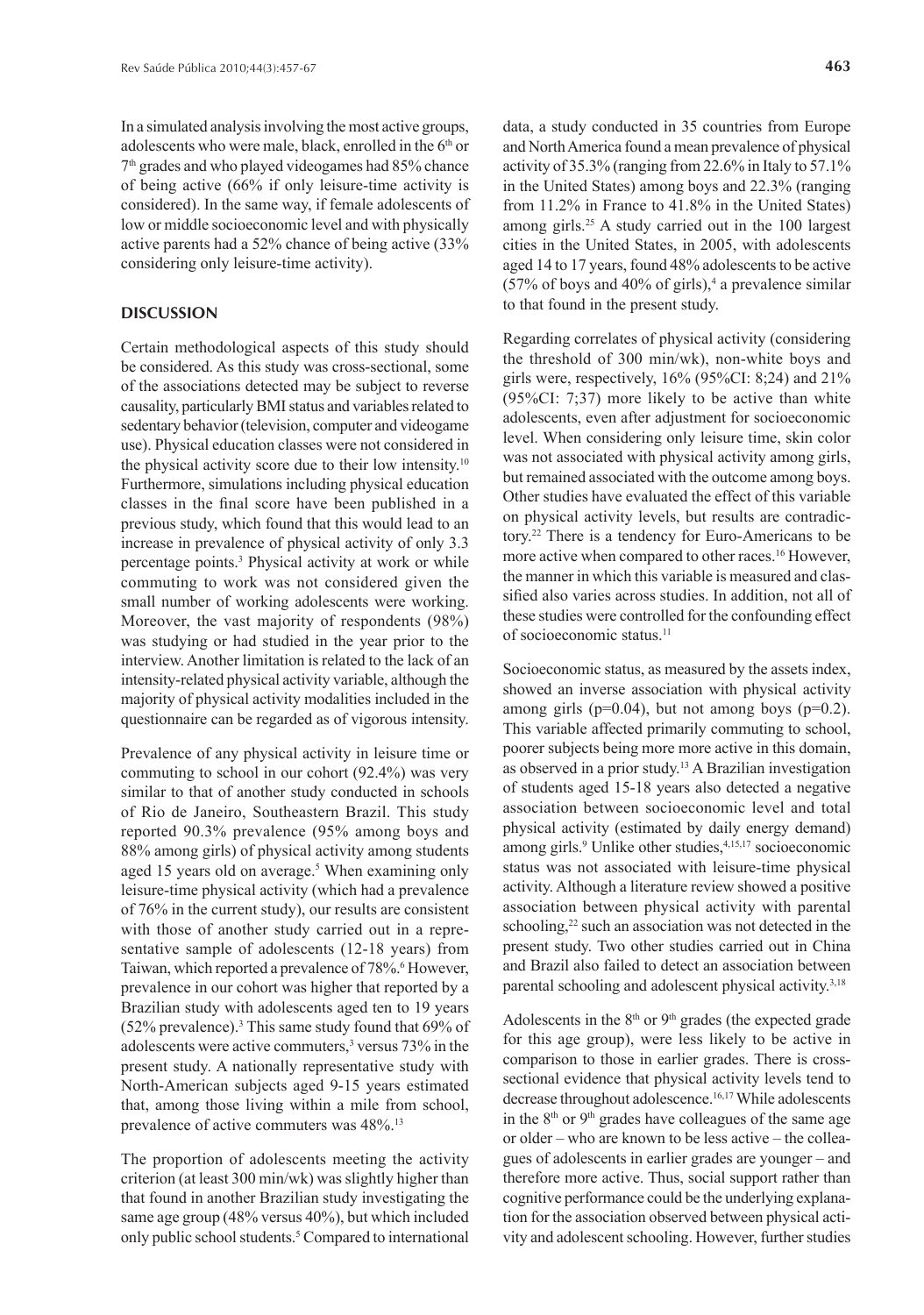**Table 3.** Unadjusted and adjusted analysis among boys of total physical activity prevalence (leisure-time plus commuting to school), according to the criterion of 300 min/wk for each category of the investigated variables. Municipality of Pelotas,

| Southern Brazil, 2008. (N=2,111)                |              |                     |             |                   |                    |
|-------------------------------------------------|--------------|---------------------|-------------|-------------------|--------------------|
| Variable                                        | % of actives | Unadjusted analysis |             | Adjusted analysis |                    |
|                                                 |              | PR (95%Cl)          | p-value     | PR (95%Cl)        | p-value            |
| Skin color                                      |              |                     | < 0.001     |                   | < 0.001            |
| White                                           | 59.2         | $\mathbf{1}$        |             | $\mathbf{1}$      |                    |
| Mixed                                           | 68.4         | 1.15(1.06;1.26)     |             | 1.14(1.05;1.24)   |                    |
| <b>Black</b>                                    | 70.4         | 1.19(1.09;1.30)     |             | 1.18(1.08;1.28)   |                    |
| Assets index (quintiles)                        |              |                     | $0.018^{b}$ |                   | $0.186^{b}$        |
| 1st (poorest)                                   | 64.2         | 1.14(1.02;1.27)     |             | 1.09(0.97;1.21)   |                    |
| 2nd                                             | 64.3         | 1.14(1.02;1.28)     |             | 1.10(0.99;1.23)   |                    |
| 3rd                                             | 65.4         | 1.17(1.05;1.30)     |             | 1.14(1.02;1.27)   |                    |
| 4th                                             | 62.6         | 1.11 (1.00;1.24)    |             | 1.09 (0.98;1.22)  |                    |
| 5° (wealthiest)                                 | 56.3         | 1                   |             | $\mathbf{1}$      |                    |
| Schooling of family's head (years)              |              |                     | $0.138^{b}$ |                   | 0.959 <sup>b</sup> |
| $0$ to $4$                                      | 63.1         | 1.10(0.96;1.26)     |             | 1.01(0.87;1.18)   |                    |
| $5$ to $8$                                      | 64.3         | 1.12(0.98;1.28)     |             | 1.04(0.90;1.20)   |                    |
| 9 to 11                                         | 60.1         | 1.06(0.92;1.22)     |             | 1.02(0.88;1.18)   |                    |
| $\geq 12$                                       | 57.4         | 1                   |             | 1                 |                    |
| Schooling of the adolescent (grade)             |              |                     | 0.001       |                   | 0.008              |
| Up to $5th$                                     | 62.7         | 1.10(1.01;1.19)     |             | 1.01(0.91;1.12)   |                    |
| $6th$ to $7th$                                  | 67.4         | 1.18(1.08;1.28)     |             | 1.12(1.03;1.23)   |                    |
| 8 <sup>th</sup> to 9 <sup>th</sup>              | 57.2         | 1                   |             | $\mathbf{1}$      |                    |
| Television viewing (tertiles)                   |              |                     | 0.629       |                   | 0.297              |
| 1st (less time)                                 | 63.1         | 1.03(0.95;1.12)     |             | 1.06(0.98;1.15)   |                    |
| 2nd                                             | 63.5         | 1.04(0.96;1.13)     |             | 1.06(0.97;1.15)   |                    |
| 3rd                                             | 61.1         | 1                   |             | 1                 |                    |
| Computer use (tertiles)                         |              |                     | 0.015       |                   | 0.070              |
| 1st (less time)                                 | 61.4         | 1.03(0.95;1.11)     |             | 0.95(0.87;1.04)   |                    |
| 2nd                                             | 67.0         | 1.11(1.03;1.21)     |             | 1.05(0.96;1.14)   |                    |
| 3rd                                             | 59.9         | 1                   |             | 1                 |                    |
| Videogame playing                               |              |                     | < 0.001     |                   | < 0.001            |
| No                                              | 57.0         | 1                   |             | $\mathbf{1}$      |                    |
| Yes                                             | 66.6         | 1.17(1.09;1.25)     |             | 1.16(1.08;1.24)   |                    |
| BMI status <sup>a</sup>                         |              |                     | $0.044^{b}$ |                   | 0.069 <sup>b</sup> |
| Eutrophic                                       | 63.7         | 1                   |             | $\mathbf{1}$      |                    |
| Overweight                                      | 61.7         | 0.97(0.89;1.06)     |             | 0.98(0.89;1.07)   |                    |
| Obese                                           | 55.9         | 0.88(0.77;1)        |             | 0.89(0.78;1.01)   |                    |
| Parents leisure-time physical activity (min/wk) |              |                     | 0.163       |                   | 0.075              |
| < 150                                           | 61.9         | $\mathbf{1}$        |             | $\mathbf{1}$      |                    |
| $\geq 150$                                      | 65.9         | 1.06(0.98;1.16)     |             | 1.09(0.99;1.19)   |                    |

**<sup>a</sup>**Variable with 5% of missing data (remaining variables presented less than 1%).

**b**Wald's test for linear trend.

BMI – Body Mass Index

combining qualitative and quantitative methodologies will be necessary to explain this association.

Watching television, using the computer, and playing videogames were explored as indicators of sedentary behavior. These variables were analyzed separately due to their different associations with prevalence of physical activity. Whereas watching television was not associated with physical activity, adolescents who played videogames (boys and girls, respectively) were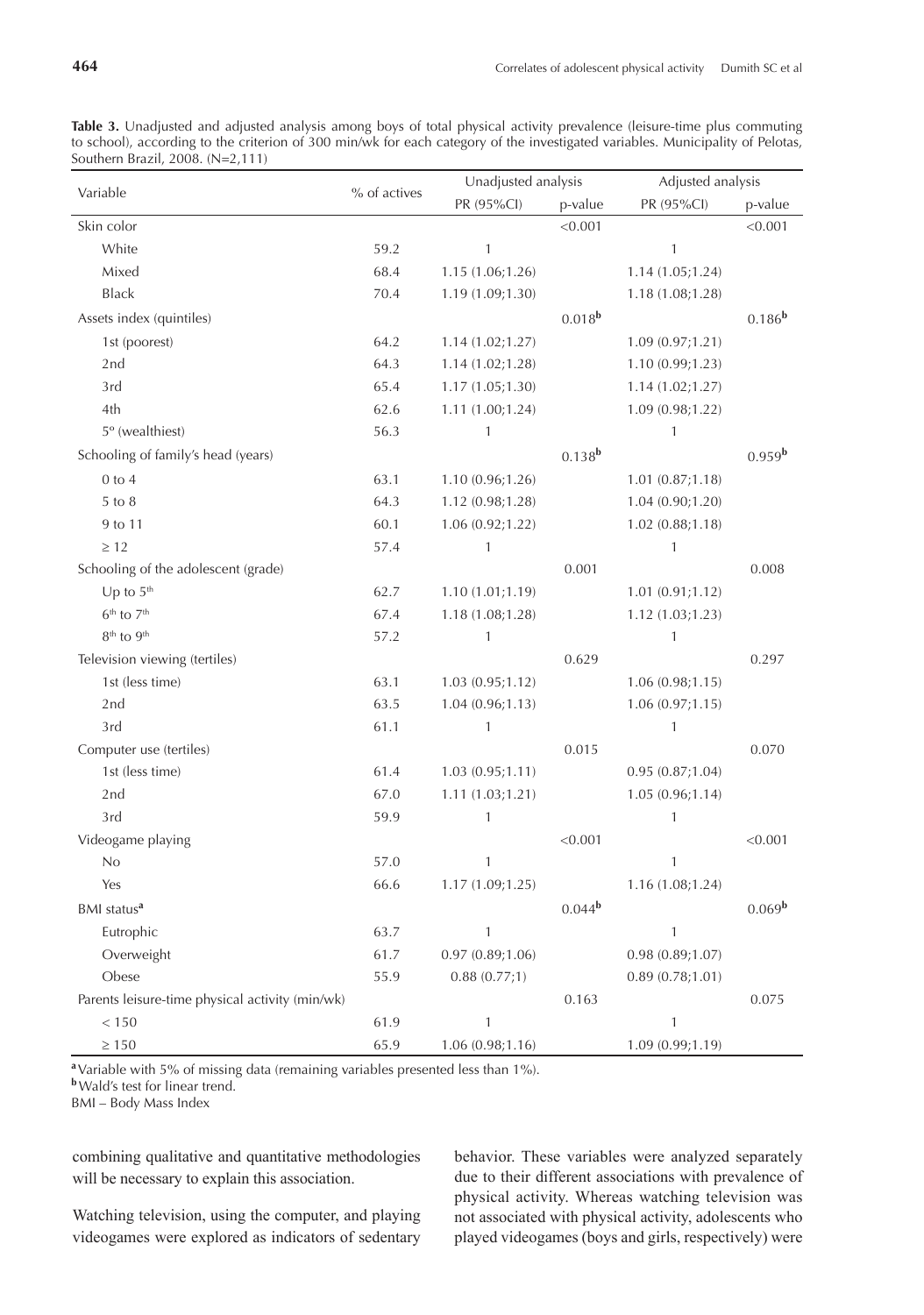**Table 4.** Unadjusted and adjusted analysis among girls of total physical activity prevalence (leisure-time plus commuting to school), according to the criterion of 300 min/wk for each category of the investigated variables. Municipality of Pelotas, Southern Brazil, 2008. (N=2214)

| Variable                                        | % of actives | Unadjusted analysis |                    | Adjusted analysis     |                    |
|-------------------------------------------------|--------------|---------------------|--------------------|-----------------------|--------------------|
|                                                 |              | PR (95%Cl)          | p-value            | PR (95%Cl)            | p-value            |
| Skin color                                      |              |                     | 0.001              |                       | 0.009              |
| White                                           | 31.3         | $\mathbf{1}$        |                    | $\mathbf{1}$          |                    |
| Mixed                                           | 39.5         | 1.26(1.10; 1.45)    |                    | 1.21 (1.05; 1.40)     |                    |
| <b>Black</b>                                    | 39.7         | 1.27(1.08; 1.29)    |                    | 1.21(1.03; 1.42)      |                    |
| Assets index (quintiles)                        |              |                     | 0.002 <sup>b</sup> |                       | $0.036^{b}$        |
| 1st (poorest)                                   | 37.3         | 1.30(1.08; 1.58)    |                    | 1.21(0.99; 1.47)      |                    |
| 2nd                                             | 37.3         | 1.30(1.08; 1.58)    |                    | 1.22(1.01; 1.49)      |                    |
| 3rd                                             | 37.2         | 1.30(1.07; 1.58)    |                    | 1.24(1.02; 1.51)      |                    |
| 4th                                             | 32.0         | 1.12(0.91; 1.37)    |                    | 1.10(0.89; 1.35)      |                    |
| 5° (wealthiest)                                 | 28.6         | 1                   |                    | 1                     |                    |
| Schooling of family's head (years)              |              |                     | $0.014^{b}$        |                       | $0.394^{b}$        |
| $0$ to $4$                                      | 38.2         | 1.20(0.96; 1.04)    |                    | 1.01 (0.79; 1.29)     |                    |
| $5$ to $8$                                      | 35.2         | 1.03(0.90; 1.36)    |                    | 0.95(0.75; 1.19)      |                    |
| 9 to 11                                         | 30.5         | 0.96(0.76; 1.31)    |                    | 0.88(0.69; 1.12)      |                    |
| $\geq 12$                                       | 31.9         | $\mathbf{1}$        |                    | $\mathbf{1}$          |                    |
| Schooling of the adolescent (grade)             |              |                     | < 0.001            |                       | 0.009              |
| Up to $5th$                                     | 41.0         | 1.34(1.16; 1.54)    |                    | 1.27(1.08; 1.49)      |                    |
| $6th$ to $7th$                                  | 34.7         | 1.13 (0.98; 1.30)   |                    | 1.06(0.92; 1.22)      |                    |
| 8 <sup>th</sup> to 9 <sup>th</sup>              | 30.7         | 1                   |                    | 1                     |                    |
| Television viewing (tertiles)                   |              |                     | 0.362              |                       | 0.433              |
| 1st (less time)                                 | 33.6         | 1.01(0.87; 1.16)    |                    | 1.05(0.91; 1.21)      |                    |
| 2nd                                             | 36.6         | 1.10(0.95; 1.26)    |                    | 1.10(0.95; 1.26)      |                    |
| 3rd                                             | 33.4         | 1                   |                    | 1                     |                    |
| Computer use (tertiles)                         |              |                     | 0.227              |                       | 0.001              |
| 1st (less time)                                 | 32.6         | 0.96(0.83; 1.07)    |                    | 0.74(0.62; 0.88)      |                    |
| 2nd                                             | 36.8         | 1.08(0.94; 1.24)    |                    | $0.92$ $(0.80; 1.08)$ |                    |
| 3rd                                             | 34.1         | 1                   |                    | 1                     |                    |
| Videogame playing                               |              |                     | < 0.001            |                       | < 0.001            |
| No                                              | 32.6         | $\mathbf{1}$        |                    | 1                     |                    |
| Yes                                             | 42.4         | 1.30 (1.14; 1.98)   |                    | 1.29(1.14; 1.47)      |                    |
| BMI status <sup>a</sup>                         |              |                     | 0.937 <sup>b</sup> |                       | 0.811 <sup>b</sup> |
| Eutrophic                                       | 35.1         | $\mathbf{1}$        |                    | $\mathbf{1}$          |                    |
| Overweight                                      | 34.1         | 0.97(0.83; 1.13)    |                    | 0.98(0.84; 1.14)      |                    |
| Obese                                           | 35.8         | 1.02(0.81; 1.27)    |                    | 0.99(0.80; 1.22)      |                    |
| Parents leisure-time physical activity (min/wk) |              |                     | < 0.001            |                       | < 0.001            |
| $<150\,$                                        | 32.6         | $\mathbf{1}$        |                    | $\mathbf{1}$          |                    |
| $\geq 150$                                      | 45.4         | 1.39 (1.22; 1.59)   |                    | 1.50 (1.31; 1.72)     |                    |

**<sup>a</sup>**Variable with 5% of missing data (remaining variables presented less than 1%). **<sup>b</sup>**Wald's test for linear trend.

BMI – Body Mass Index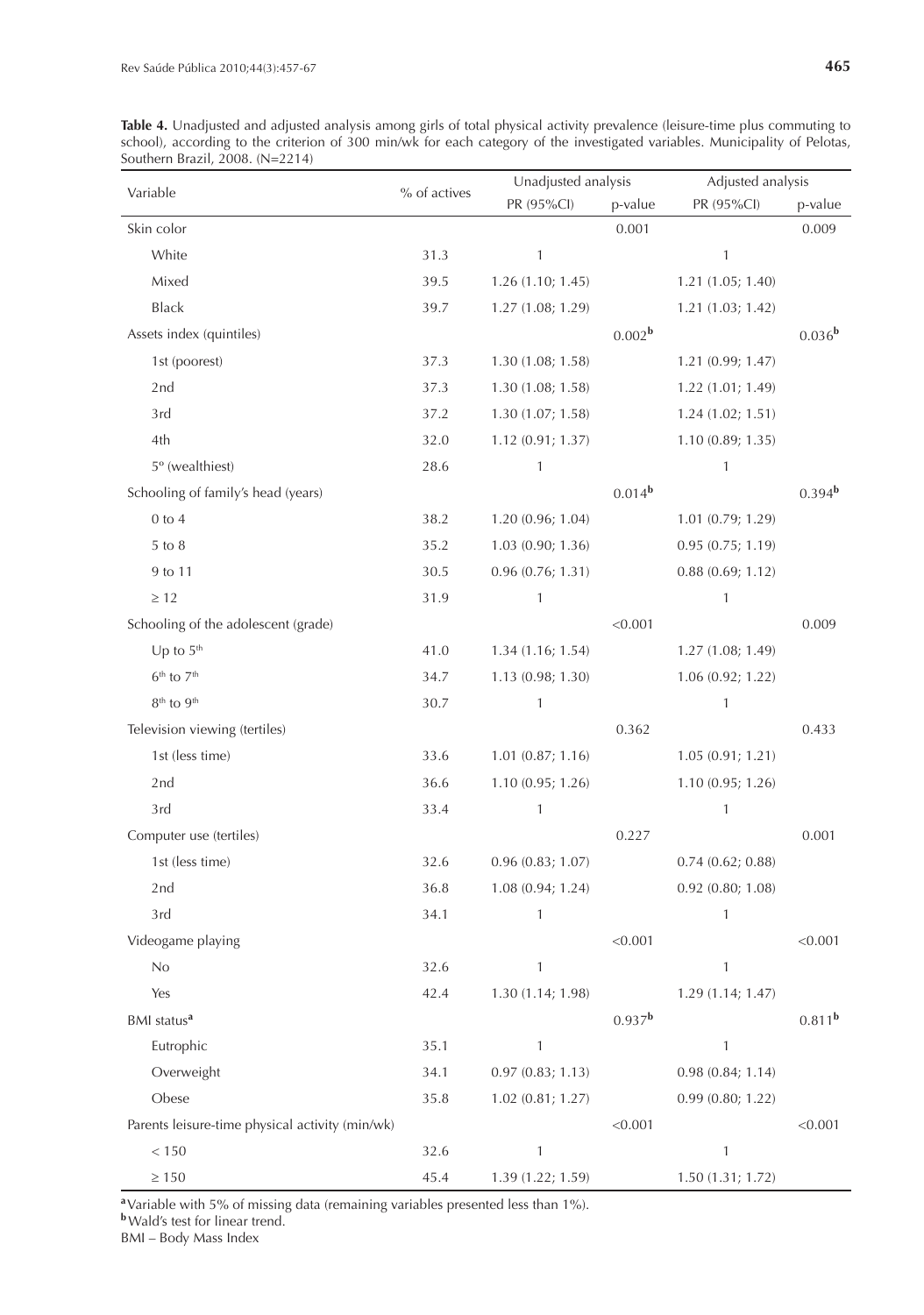16% (95%CI: 8;24) and 29% (95%CI: 14;47) more active than their counterparts. Computer use was significantly associated with physical activity only among girls, whose physical activity prevalence was lower among the lower tertile (less time per week) than the upper tertile of this variable. Though computer use was directly related to socioeconomic status across all quintiles of the assets index, the most active girls were those who spent more time using computers. This seeming paradox can perhaps be explained by this group's greater awareness of the benefits of physical activity and larger social support from peers.

A study of adolescents from the United States did not find an association between time spent watching television or playing video or computer games and active commuting to school.13 A study conducted with students aged 9-13 years from Canada found a positive relationship between time spent playing videogames and physical activity, both for boys and girls.<sup>14</sup> Another study with adolescents from Taiwan evaluated the daily time spent seated, finding that those spending less than eight hours seated were less engaged in physical activity than those spending over 12 hours.<sup>6</sup> Therefore, one can argue that physical activity and sedentary behavior are independent constructs, and not opposite factors at this age group.19

Prevalence of physical activity did not differ according to BMI status, though obese boys tended to be less active (adjusted PR=0.89; 95%CI: 0.78;1.01) than normal weight boys, as reported by another study using the same cut-off points.14 However, lack of an association in this case should be viewed with caution due to the crosssectional design and the possibility of reversed causality. In other words, overweight adolescents may engage in more physical activity as a consequence of their BMI condition. It is worth mentioning that, although physical activity and BMI show an inverse relationship in most studies, this association is not well established.<sup>16,22</sup>

Parental physical activity showed the strongest association with physical activity among girls, even after controlling for confounding factors. Girls with active parents (mother and/or father) were 50% (95%CI: 31;72) more likely to be active compared to those with inactive parents. Among boys, this association approached the significance level  $(p=0.075)$ . A recent review of the literature supports the notion that parental physical activity has a positive role on physical activity among adolescents.17 However, this finding is not consistently reported in the literature.11,22 Also, parental activity may have a stronger effect on girls than on boys, especially if only maternal physical activity is considered.14 Nevertheless, even when paternal and maternal physical activity is analyzed separately (data not shown), the results are still consistent to those presented in the Results section.

Finally, as expected, prevalence of physical activity increased as a function of the number of physical activities performed during leisure-time. A longitudinal study verified that the decline in prevalence of physical activity throughout adolescence was primarily due to a decrease in the number of reported physical activities rather than in the time spent in such activities.<sup>1</sup> Thus, engagement in a variety of leisure-time physical activities needs to be encouraged among children and adolescents. In addition, it is important to highlight that physical activity during youth may be a predictor of activity in adult age.20

In conclusion, the present study found that less than half the adolescents studied reached the recommended cut-off point of 300 min/wk of physical activity. Correlates of physical activity differed according to the domain being investigated (i.e. leisure-time or transport). For example, active commuting to school was inversely related to socioeconomic level, whereas leisure-time physical activity was mostly influenced by parental physical activity. The components of sedentary behavior, that is, time spent watching television, using the computer, and playing videogames showed divergent associations with physical activity; thus, we suggest that these factors be analyzed separately. Also, physical activity prevalence increased linearly with the number of physical activities performed. Therefore, engagement in a variety of leisure-time physical activities needs to be encouraged already in childhood. Longitudinal analyses are required to investigate change in physical activity and its predictors throughout adolescence and between adolescence and young adulthood.

#### **REFERENCES**

- 1. Aaron DJ, Storti KL, Robertson RJ, Kriska AM, LaPorte RE. Longitudinal study of the number and choice of leisure time physical activities from mid to late adolescence: implications for school curricula and community recreation programs. *Arch Pediatr Adolesc Med.* 2002;156(11):1075-80.
- 2. Araújo CL, Menezes AM, Vieira MFA, Neutzling MB, Gonçalves H, Anselmi L, et al. Acompanhamento 2004-5 da coorte de nascimentos de 1993 de Pelotas:

métodos. *Cad Saude Publica.* 2009; no prelo.

- 3. Bastos JP, Araújo CLP, Hallal PC. Prevalence of insufficient physical activity and associated factors in Brazilian adolescents. *J Phys Act Health*. 2008;5(6):777-94.
- 4. Butcher K, Sallis JF, Mayer JA, Woodruff S. Correlates of physical activity guideline compliance for adolescents in 100 U.S. Cities. *J Adolesc Health.* 2008;42(4):360-8. DOI:10.1016/j.jadohealth.2007.09.025